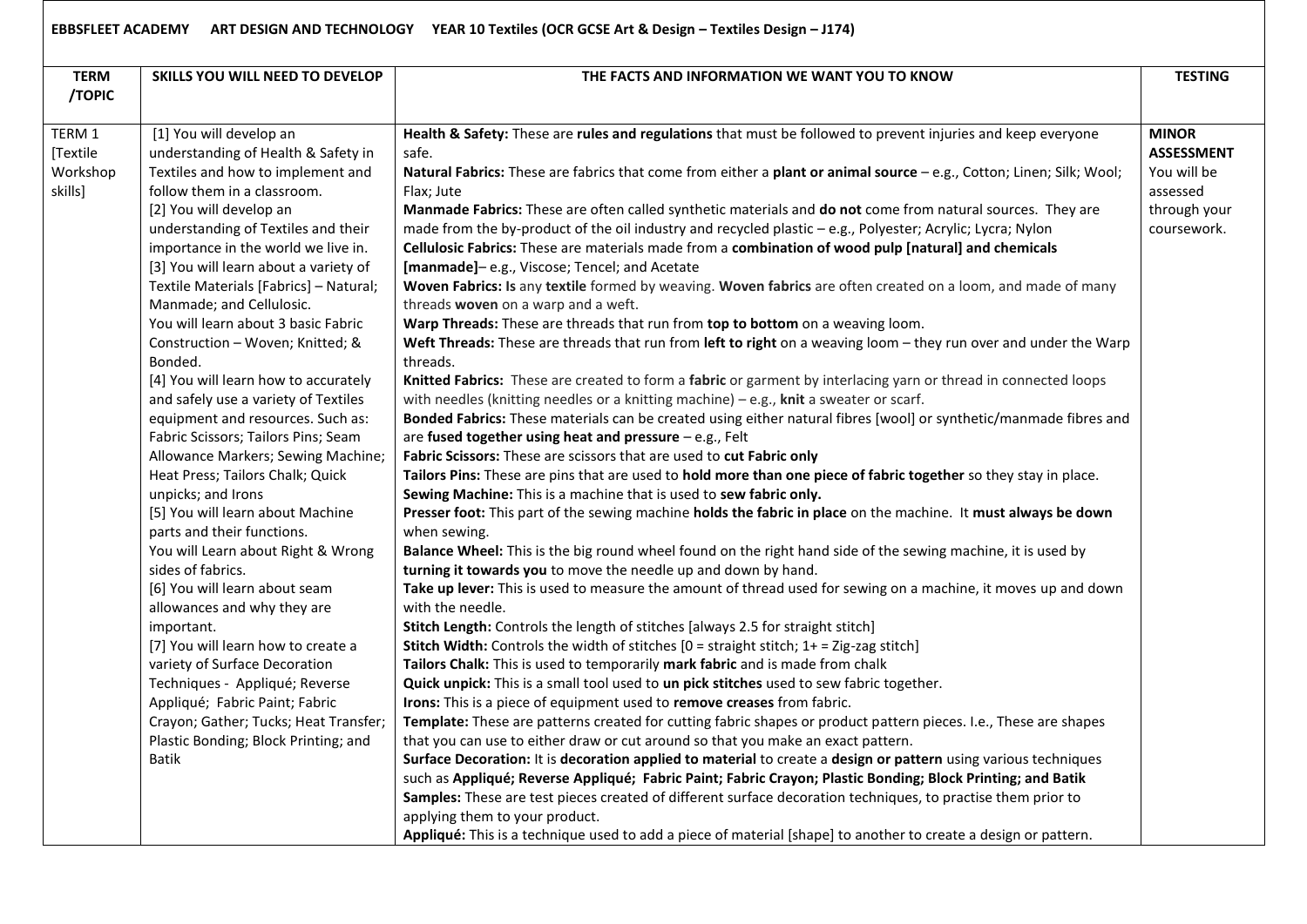| Reverse Appliqué: This is when the top appliqué piece is cut through to reveal the fabric underneath using             |  |
|------------------------------------------------------------------------------------------------------------------------|--|
| embroidery scissors.                                                                                                   |  |
| Fabric Paint: Use special paints for fabric to draw on designs. This needs to be heat sealed using newsprint and an    |  |
| iron.                                                                                                                  |  |
| Fabric Crayon: Use special crayons for fabric to draw on designs. This needs to be heat sealed using newsprint and     |  |
| an iron.                                                                                                               |  |
| Gathers: This is a technique that can be used as part of garment construction or as a decorative technique. Fabric     |  |
| is gathered using specific settings on a sewing machine to create a 3D effect.                                         |  |
| Tucks: This is a form of fabric manipulation [changing the shape of the material] to create a textured and             |  |
| structured appearance. Fabric is folded and sewn to create narrow or wide lines to create desired effects.             |  |
| Heat Transfer: This is when special inks are used to draw a design on paper and then transferred onto fabric using a   |  |
| Heat Press machine. This technique works best on Man-made / synthetic materials.                                       |  |
| Plastic Bonding: This is where pieces of plastic bags are fused together in-between parchment paper and ironed to      |  |
| create a unique and interesting material.                                                                              |  |
| Block Printing: This is a 3D [3 dimensional] patterned block that you add paint to and then press onto fabric to       |  |
| create a design.                                                                                                       |  |
| Batik: This is when you use hot wax in a special Tjanting tool to draw on your design onto plain white fabric. This is |  |
| then put into a dye bucket to create the design. The wax is carefully removed once the fabric has been dried using     |  |
| newsprint under and over the fabric and an iron.                                                                       |  |
| Tjanting: A hand held tool that holds small amounts of molten wax to draw designs in wax on fabric.                    |  |
| Newsprint: A type of paper used in the heat sealing process to help absorb excess paint or crayon and to protect       |  |
| the iron from any damage. It is also used to remove excess wax from Batiked material.                                  |  |
| Heat Seal: Make fabric paint & crayon permanent by heating it using an iron. [Remember to always place                 |  |
| newsprint on top of your design before using the iron]                                                                 |  |
| Mass Production: This is where a limitless amount of a product is made usually on a CONTINUOUS production line         |  |
| [Think Primark]                                                                                                        |  |
| Batch production: This is where a set amount of a product is made, usually between 2 - 100 items [A small              |  |
| boutique]                                                                                                              |  |
| One Off production: This is where a special product is handmade for one person or a prototype (first one) in a         |  |
| factory. [Bespoke piece]                                                                                               |  |
| QC (Quality Control): These are checks that are made on products during and after production / making to check         |  |
| they are perfect or within tolerance.                                                                                  |  |
| QA (Quality Assurance): This is when you assure the well being of people and the environment within which you          |  |
| work.                                                                                                                  |  |
| Sustainability: This means we can keep on doing something as it is renewable but also a WILL and DESIRE to do it       |  |
| (financial)                                                                                                            |  |
| Fair Trade: This means a fair price is paid to producers in third world countries for the goods or services they       |  |
| provide.                                                                                                               |  |
| Environmental: This means care for the environment or world we live in.                                                |  |
| 6 Rs:                                                                                                                  |  |
| Reuse                                                                                                                  |  |
|                                                                                                                        |  |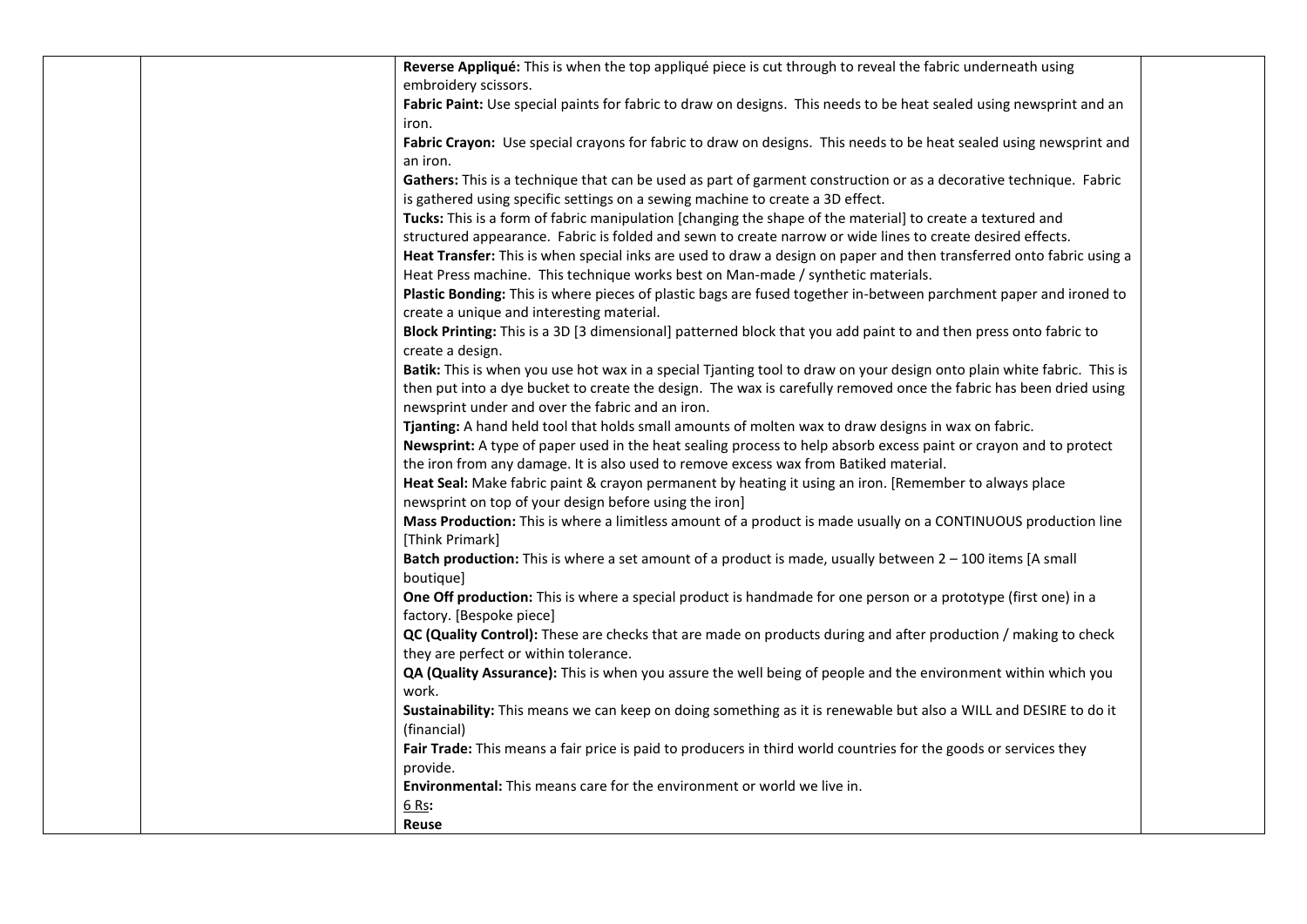|                |                                                                              | To re- use a product. For example use an existing garment no longer needed and use it again for its material to<br>create something new.<br>Recycle<br>This means to use a material again and re-shape it into a new product.<br>Repair<br>This means fix it and don't just throw it away if we can.<br><b>Refuse</b><br>This is the act of throwing things away (we should limit it) by all the other 5 Rs.<br><b>Rethink</b><br>This means think about how we throw things away and use materials. Can we use less, throw away less?<br>Reduce<br>This means do not use so much material in a product. Such as making them smaller, lighter or better designed.<br>Evaluate: This is when you look at the designs / work you created and explain what you have designed & why; what<br>went well & why; what you could improve & why; and did it meet the design brief criteria |                   |
|----------------|------------------------------------------------------------------------------|-----------------------------------------------------------------------------------------------------------------------------------------------------------------------------------------------------------------------------------------------------------------------------------------------------------------------------------------------------------------------------------------------------------------------------------------------------------------------------------------------------------------------------------------------------------------------------------------------------------------------------------------------------------------------------------------------------------------------------------------------------------------------------------------------------------------------------------------------------------------------------------|-------------------|
| Term 1a &      | Introduction to Organic Forms                                                | <b>Organic Form PROJECT - Overview</b>                                                                                                                                                                                                                                                                                                                                                                                                                                                                                                                                                                                                                                                                                                                                                                                                                                            | <b>MINOR</b>      |
|                |                                                                              |                                                                                                                                                                                                                                                                                                                                                                                                                                                                                                                                                                                                                                                                                                                                                                                                                                                                                   |                   |
| $1b -$ Organic | Workshop Project.                                                            |                                                                                                                                                                                                                                                                                                                                                                                                                                                                                                                                                                                                                                                                                                                                                                                                                                                                                   | <b>ASSESSMENT</b> |
| Forms          | Over the term you will be introduced                                         | PLEASE MAKE SURE WHEN YOU EVALUATE AND ANALYSE YOUR WORK IN EACH STAGE YOU WRITE IN FULL                                                                                                                                                                                                                                                                                                                                                                                                                                                                                                                                                                                                                                                                                                                                                                                          |                   |
| Project        | to a variety of mark making,                                                 | PARAGRAPHS AND COVER THE PROMPTS YOU WILL BE GIVEN FOR EACH OF THE FOLLOWING AREAS YOU WILL                                                                                                                                                                                                                                                                                                                                                                                                                                                                                                                                                                                                                                                                                                                                                                                       |                   |
|                | illustration and                                                             | <b>COVER IN THIS PROJECT.</b>                                                                                                                                                                                                                                                                                                                                                                                                                                                                                                                                                                                                                                                                                                                                                                                                                                                     | You will be       |
|                | constructional/decorative                                                    |                                                                                                                                                                                                                                                                                                                                                                                                                                                                                                                                                                                                                                                                                                                                                                                                                                                                                   | assessed          |
|                | techniques. Your project starting                                            | You will have access to a lot of resources and exemplar material in the classroom that will help you further                                                                                                                                                                                                                                                                                                                                                                                                                                                                                                                                                                                                                                                                                                                                                                      | through your      |
|                | point is to research into 'Organic                                           | understand what is required for your project portfolios. There will always be help at hand during your project,                                                                                                                                                                                                                                                                                                                                                                                                                                                                                                                                                                                                                                                                                                                                                                   | coursework.       |
|                | Forms' and this will be used as                                              | however, you will need to keep on top of your coursework and meet deadlines.                                                                                                                                                                                                                                                                                                                                                                                                                                                                                                                                                                                                                                                                                                                                                                                                      |                   |
|                | inspiration for a collection of textile<br>samples for a fashion or interior | <b>MOODBOARDS, MARKMAKING AND COLOURWAYS</b>                                                                                                                                                                                                                                                                                                                                                                                                                                                                                                                                                                                                                                                                                                                                                                                                                                      |                   |
|                | design collection. You must be                                               | Moodboard: A moodboard (or inspiration board) is a physical or digital collage of ideas that's commonly used in                                                                                                                                                                                                                                                                                                                                                                                                                                                                                                                                                                                                                                                                                                                                                                   |                   |
|                | experimental and innovative                                                  | fields like interior design, fashion, and graphic design.  It also helps avoid any misunderstandings that may result                                                                                                                                                                                                                                                                                                                                                                                                                                                                                                                                                                                                                                                                                                                                                              |                   |
|                | throughout your research and design                                          | from trying to describe a design concept verbally. Moodboards or Inspiration boards are a way for the designer to                                                                                                                                                                                                                                                                                                                                                                                                                                                                                                                                                                                                                                                                                                                                                                 |                   |
|                | work, using a wide range of mediums                                          | establish a theme for their line of fashions, defining elements of colour, colour harmony, texture, and pattern.                                                                                                                                                                                                                                                                                                                                                                                                                                                                                                                                                                                                                                                                                                                                                                  |                   |
|                | and techniques.                                                              | Designers can be inspired by a season, a culture, a place, or a variety of things from their research. Mood board is                                                                                                                                                                                                                                                                                                                                                                                                                                                                                                                                                                                                                                                                                                                                                              |                   |
|                |                                                                              | a collection of pictures related to the theme. Theme board is having the details about the theme which we have                                                                                                                                                                                                                                                                                                                                                                                                                                                                                                                                                                                                                                                                                                                                                                    |                   |
|                | Development of initial themes and                                            | been taken. Moodboards are used in industries to help designers develop their design concepts. Moodboards are                                                                                                                                                                                                                                                                                                                                                                                                                                                                                                                                                                                                                                                                                                                                                                     |                   |
|                | ideas surrounding brief, begin initial                                       | made to create a certain style or colour.                                                                                                                                                                                                                                                                                                                                                                                                                                                                                                                                                                                                                                                                                                                                                                                                                                         |                   |
|                | research. Observational drawings<br>and mark making workshops.               | Markmaking: Mark making is a term used to describe the different lines, patterns, and textures we create in a<br>piece of art. It applies to any art material on any surface, not only paint on canvas or pencil on paper. In textiles                                                                                                                                                                                                                                                                                                                                                                                                                                                                                                                                                                                                                                            |                   |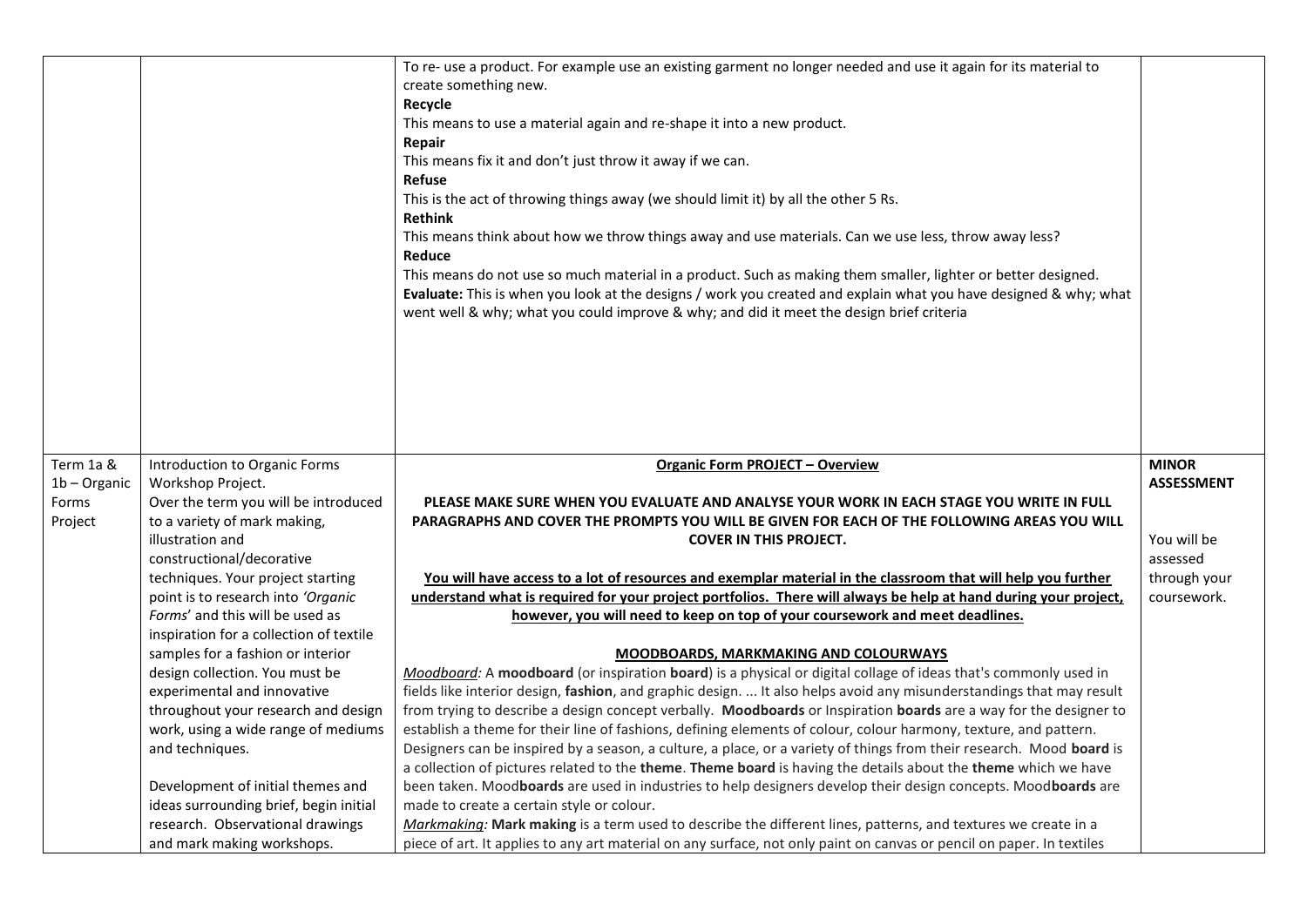| making, gathering of found images -<br>photographs, work of others etc.                           | techniques. These samples then enable well informed design work.<br>Colourways: The scheme of two or more colours in which a design is available. It is often used to describe                                                                                                                                               |
|---------------------------------------------------------------------------------------------------|------------------------------------------------------------------------------------------------------------------------------------------------------------------------------------------------------------------------------------------------------------------------------------------------------------------------------|
| Development of colour ways. Begin<br>sampling and machine experiments.                            | variegated or ombre (shades of one colour) print yarns, fabric, or thread.                                                                                                                                                                                                                                                   |
| Development of drawings,                                                                          | You are going to create your own Moodboards for your Organic form project. These will be on A3 and use CLEAR<br>and RELEVANT images                                                                                                                                                                                          |
| Colourways, Sampling and<br>Techniques.                                                           | Your project starting point is to research into 'Organic Forms' and this will be used as inspiration for a collection of<br>textile samples for a fashion or interior design collection.                                                                                                                                     |
| Continue development of samples -                                                                 | √ Mood boards are central to your project's DEVELOPMENT as they develop use of shape, pattern, colour<br>and texture.                                                                                                                                                                                                        |
| complete gathering of visual research<br>- original and found images.                             | You must be experimental and innovative in your research of theme and images; Use 'search the collections' on<br>museum websites to get really clear and useful images.                                                                                                                                                      |
| Designer/Illustrator skills and<br>research input.                                                | Also use pinterest/ tumbler etc to get great images<br>✓ Mood boards should be well composed and presented, using a range of scale (different sized) different<br>sized images. The best way to do this is actually cutting and laying images BY HAND, rather than relying on<br>the 'boxed' presentation of PowerPoint etc. |
| Development of design ideas and<br>final design proposals.<br>Complete final design proposals and | Here's some useful links to help you with presentation and composition<br>https://www.youtube.com/watch?v=TgGnxSgEmbl<br>$\checkmark$<br>https://uk.pinterest.com/search/pins/?q=moodboard%20inspiration&rs=typed&term_meta[]=moodboard<br>✓                                                                                 |
| presentation boards.                                                                              | %7Ctyped&term_meta[]=inspiration%7Ctyped                                                                                                                                                                                                                                                                                     |
| <b>Project checklist:</b>                                                                         | Think about:                                                                                                                                                                                                                                                                                                                 |
| Initial workshop sketchbook<br>inc Markmaking,                                                    | What images/objects will you use? Where will you find/source them from?<br>What colours/patterns/textures etc will you select and why?                                                                                                                                                                                       |
| Colourways and<br>Moodboards                                                                      | What feel/theme are you trying to achieve and how well do you think you will manage this?<br>Will reflected in your designs?                                                                                                                                                                                                 |
| Sample design development<br>boards - Mounted up and                                              | <b>DESIGNER'S RESEARCH</b>                                                                                                                                                                                                                                                                                                   |
| annotated (Minimum of 3<br>developed samples).<br>Designer research board/s -<br>٠                | This stage should include some written CRITICAL, ANALYTICAL, THOUGHTFUL notes about the designers you are<br>going to investigate to support your chosen VISUAL IMAGES OF FASHION GARMENTS                                                                                                                                   |
| Making contextual and<br>visual links between your                                                | Prompts: Use the following questions as starting points to help you analyse your chosen designers' work in depth<br>and relate it appropriately to your own project. Make sure you use the correct 'Art & Design terminology' when                                                                                           |
| own work and that of others                                                                       | writing and justify statements / explain your points thoroughly.<br>Why have you chosen this designer's work? How does it relate/link to your own Organic Forms theme?<br>$\bullet$                                                                                                                                          |
| Final sample with<br>п                                                                            |                                                                                                                                                                                                                                                                                                                              |
| supporting fashion<br>illustration work indicating                                                | What is inspirational to you about it?<br>What materials or techniques do they use that are familiar to you? What is less familiar?                                                                                                                                                                                          |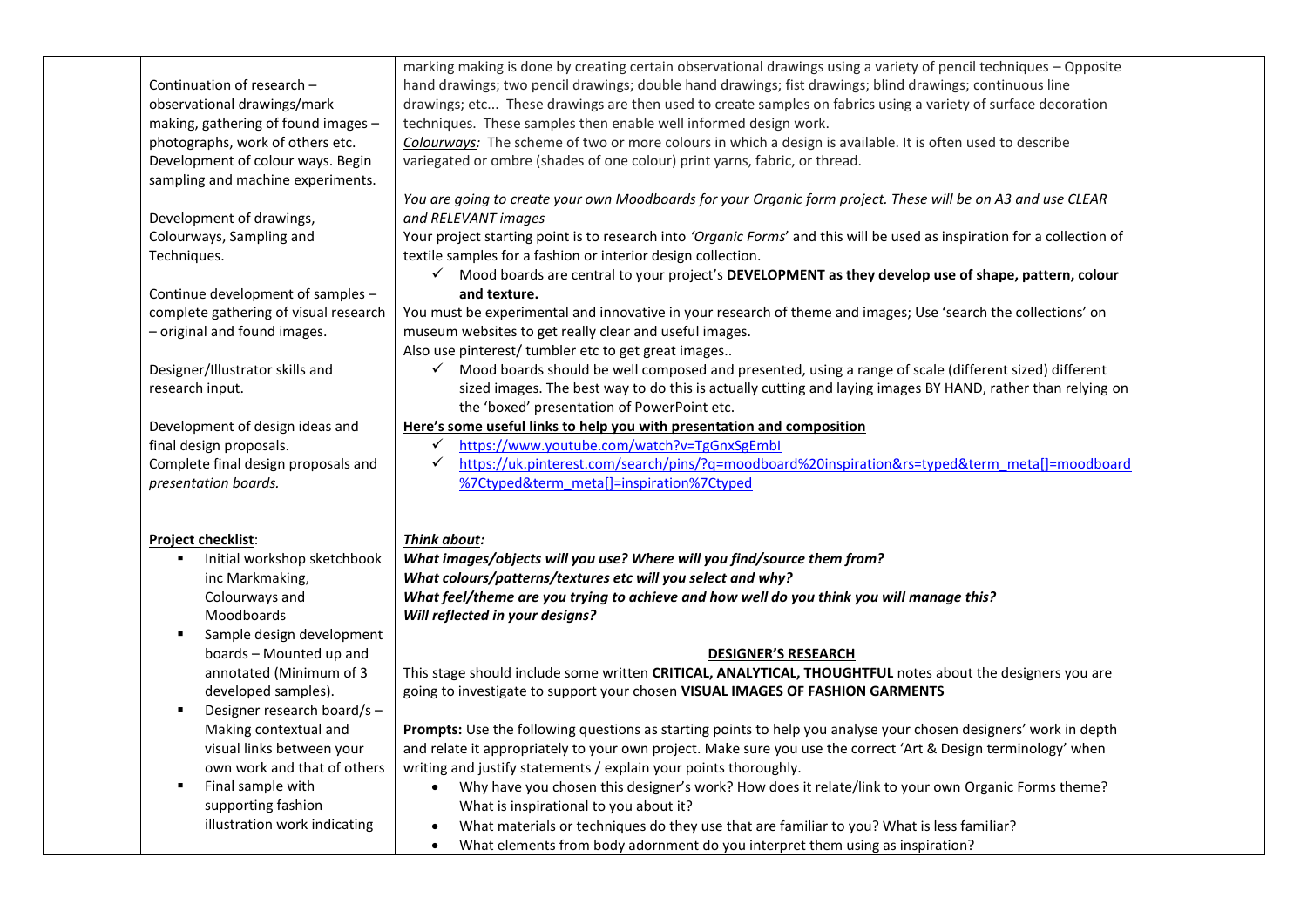#### how sample would be used in garments/final pieces *All these areas of the project need to be considered and fulfilled by you. It is up to you how you present your work and findings but you must ensure that all these elements are included within your submitted work; Use exemplar work to help you. Ensure you take full responsibility for your working this project and use imagination and innovation to create personal and professional work which reflects your best skills, techniques and ideas. Remember that you are expected to be independent and use the workshops NOT just in class time but during frees/after school etc. Good luck and let's get going!........* • How would you further develop their work if you had the opportunity? • How could their work influence yours? Consider style, purpose, materials and sample techniques… *Think about: How will you select your choices of designers to look at? (Use of theme, Fabrics, colours, surface decoration etc...) Where will you source them from? For what reasons will you select them? What similarities/differences are there between garments and designer styles? What will you discovered and notice through collecting them? How will this help with your own designs?* **ILLUSTRATOR'S RESEARCH** What is Fashion Illustration? • A piece of art work that visually communicates fashion through drawing, colouring, painting and/or through CAD (Computer aided design). • It is a key part of the process to making a garment or accessory. **Select 1 fashion illustrator whose work inspires you and challenges your creativity: Evaluate and analyse** their work: *defining why you've selected it, what inspires you about it and how it can influence your own illustrative style.* Select **good quality images** of their work and clearly outline the techniques/ media etc they use to create their work and **explain the processes** they use to build up their illustrations. Include basic professional biographical details. *You will also need to include an illustration of your own that uses/shows direct influence of their style within the work Think about: Which illustrator will you choose to research into and why? What will you learn and discover from trying out their illustrative style? How will this help your own style and collections when designing for your final sample collection?*  **INITIAL SAMPLING** Initial samples are the first set of surface decoration techniques you will test using your Themed Moodboards, Markmaking, Colourways and Designers Research in particular. These will always be done on plain fabrics. These will need to be mounted on A3 paper and evaluated. You will get prompt sheets to help you do this along with access to exemplar work. Think about: *Which techniques will you experiment with and choose to develop? Which will you find the most useful/interesting and why?*

*How might you develop them further or combine?*

*Which samples do you think will be the most successful within your design collections and why?*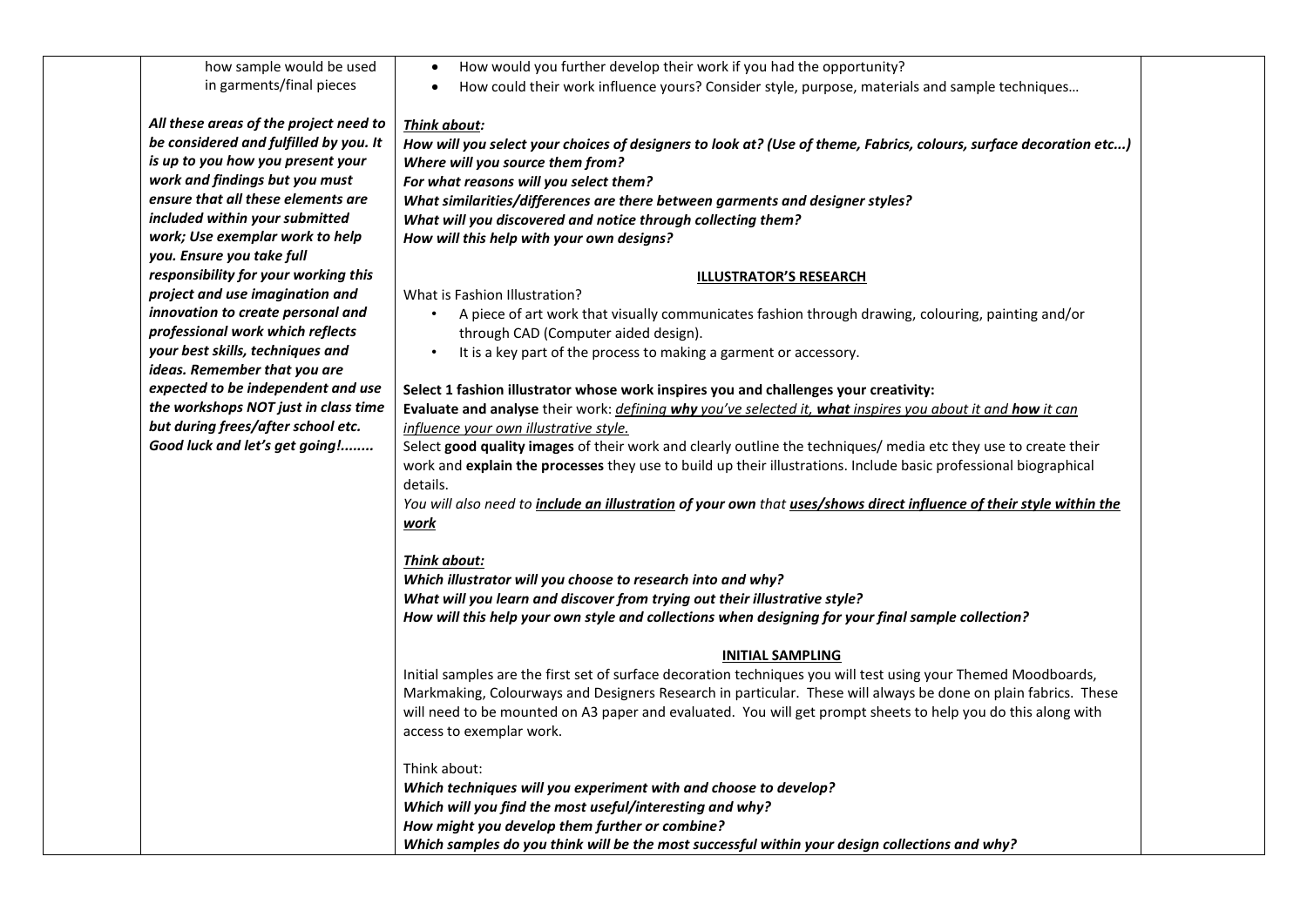## **SAMPLE DEVELOPMENT**

Sample development is creating samples where you combine two or more techniques on plain coloured fabric that are consistent with the Colourways you will have already created earlier in the project. You will use your initial samples to help dictate which direction your developed samples will go.

#### *Think about:*

**How will you problem solve, and work out how to develop and combine your chosen techniques further? Will you consider and experiment with a range of relevant techniques? Discuss the decisions you make as a result of your development: Why will you choose particular materials and processes?**

#### **DESIGNING YOUR COLLECTION**

Once you have completed all of the above, you will need to come up with a range of designs for either an Interior or Fashion Design Collection. These will need to be quite varied.

You must use your imagination here and stay true to the theme of this project 'Body Adornment'.

#### *Think about:*

*Are you coming up with a range of suitable ideas or are you struggling to come up with suitable designs? How will your research help and inspire you?*

# **MUSEUM VISITS:**

It will be very important for you to visit two museums in London during the half term before this project starts, you would have been given this information in the first half term. The museums are V&A and The British Museum, the main areas worth visiting at the V&A are: 20<sup>th</sup> Century Fashion; Jewellery; and South East Asia. The main sections at The British Museum sections to visit are: Living & Dying and Africa; Egyptian section; and Jewellery.

When you are at the museum you need to do some drawings, take photos and really observe the sections well as you will need to write up a museum research report for this project.

In your report you will need to think about:

*How have these helped you with your own understanding of fashion/textiles design? What did you find useful and interesting about the visits?*

## **FINAL SAMPLE & FINAL FASHION ILLUSTRATED DESIGN & WAISTCOAT**

You will use your Initial & Developed Sample to help create your Final Sample, this will be developed thoroughly and you are in control of which surface decoration techniques you will use. Your Final Illustrated Design will be developed from your design collection and will need to incorporate your Final Sample Design on it. You will be taken through some exemplar work to help with this task. All this work will need to be mounted and evaluated. You will be making your waistcoat inspired by Natural Forms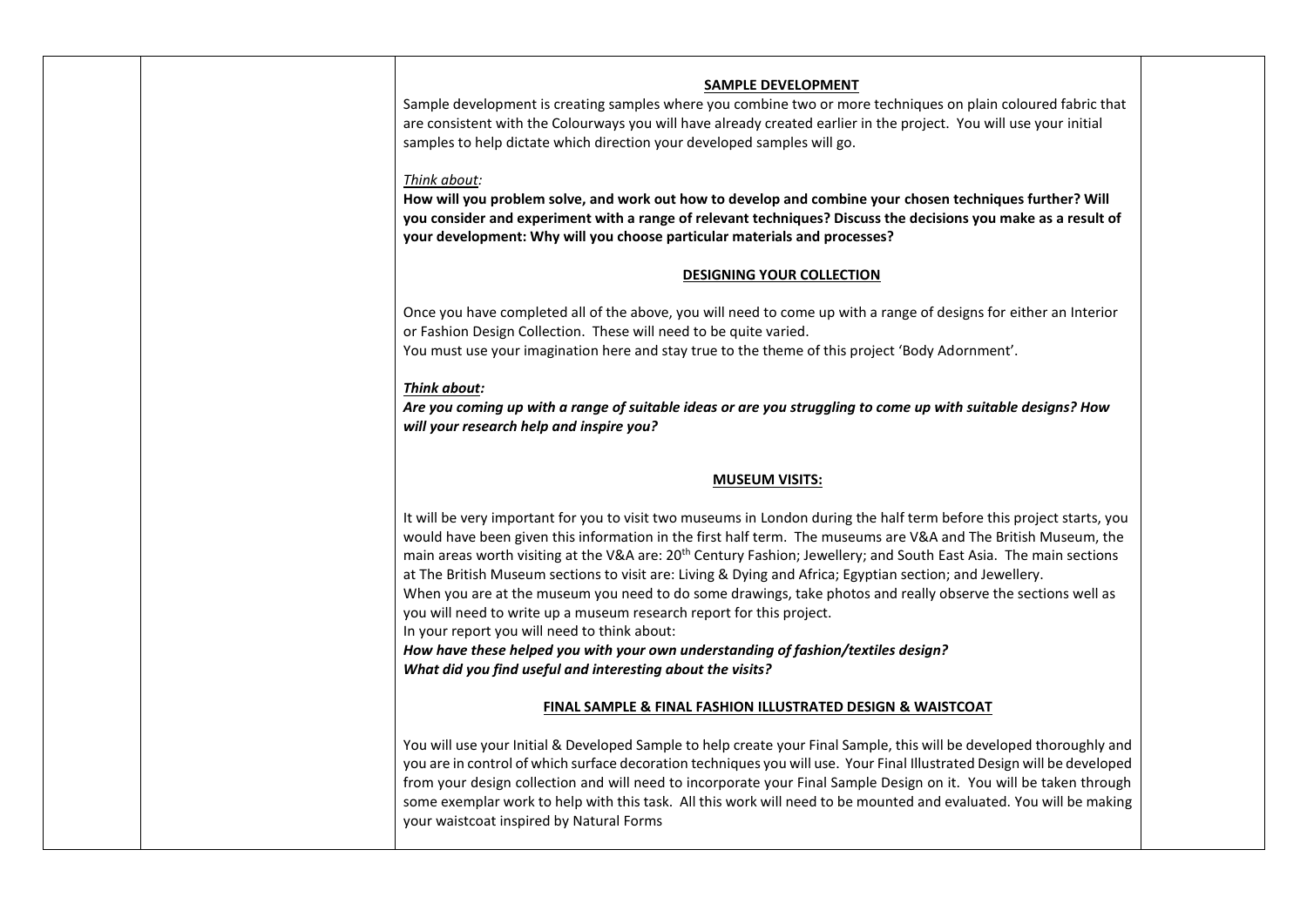|                     |                      | <b>PROJECT EVALUATION</b>                                                                                                                                                                                                                                                                                                                                                                                                                                                                                                                                                                                                                                               |                                                                                             |
|---------------------|----------------------|-------------------------------------------------------------------------------------------------------------------------------------------------------------------------------------------------------------------------------------------------------------------------------------------------------------------------------------------------------------------------------------------------------------------------------------------------------------------------------------------------------------------------------------------------------------------------------------------------------------------------------------------------------------------------|---------------------------------------------------------------------------------------------|
|                     |                      | At the end of this project you will need to complete a project evaluation. Below is a prompt sheet on how to<br>evaluate your Project. The final submission will be the second week back after the Christmas break. You will all<br>receive a project schedule outlining all work to be completed and deadline dates for each section of this project,<br>just before the first half term.                                                                                                                                                                                                                                                                              |                                                                                             |
|                     |                      | <b>Overall project Planning</b>                                                                                                                                                                                                                                                                                                                                                                                                                                                                                                                                                                                                                                         |                                                                                             |
|                     |                      | You need to use your time effectively. Plan thoroughly during the sample development stage, do not<br>make some parts up as you go along or this will lead to you being rushed for time towards the end?                                                                                                                                                                                                                                                                                                                                                                                                                                                                |                                                                                             |
|                     |                      | Make sure you cover all the above in this project - make it personal to your work and your project.                                                                                                                                                                                                                                                                                                                                                                                                                                                                                                                                                                     |                                                                                             |
|                     |                      |                                                                                                                                                                                                                                                                                                                                                                                                                                                                                                                                                                                                                                                                         |                                                                                             |
|                     |                      |                                                                                                                                                                                                                                                                                                                                                                                                                                                                                                                                                                                                                                                                         |                                                                                             |
|                     |                      |                                                                                                                                                                                                                                                                                                                                                                                                                                                                                                                                                                                                                                                                         |                                                                                             |
|                     |                      |                                                                                                                                                                                                                                                                                                                                                                                                                                                                                                                                                                                                                                                                         |                                                                                             |
| Term 2a, 2b<br>& 3a | Art Movement Project | Art Movement Skirt Project Outline [Term 2a; 2b; 3a]<br>The aims of this project are to further develop the skills and talents that you developed in your Natural Forms<br>project and use a wide range of artistic and creative skills through the medium of art, fashion/costume design and<br>textiles to create innovative and exciting design proposals, including a final made piece. Decades from the 20th<br>Century are a great source of texture, shape, colour and inspiration for designers.<br>Your brief is to research into a decade of the 20th century, the key artists and designers within it, as well as making<br>historical and contextual links. | <b>MINOR</b><br><b>ASSESSMENT</b><br>You will be<br>assessed<br>through your<br>coursework. |
|                     |                      | <b>Objectives</b><br>By the end of the project you will have:<br>• Developed a clear understanding of designing and making to a set brief<br>. Researched and produced a Mood board; Designer & Illustrator Reports inspired by the theme and use it as a<br>basis for sampling, designing and manufacture of their final piece.<br>• Developed an understanding about the uses of prototypes and of producing items in quantity<br>• Gained further experience in surface decoration techniques<br>• Designed and developed a fashion collection based on a Decade of the 20th Century • Pesigned and made a skirt<br>or waistcoat prototype                           |                                                                                             |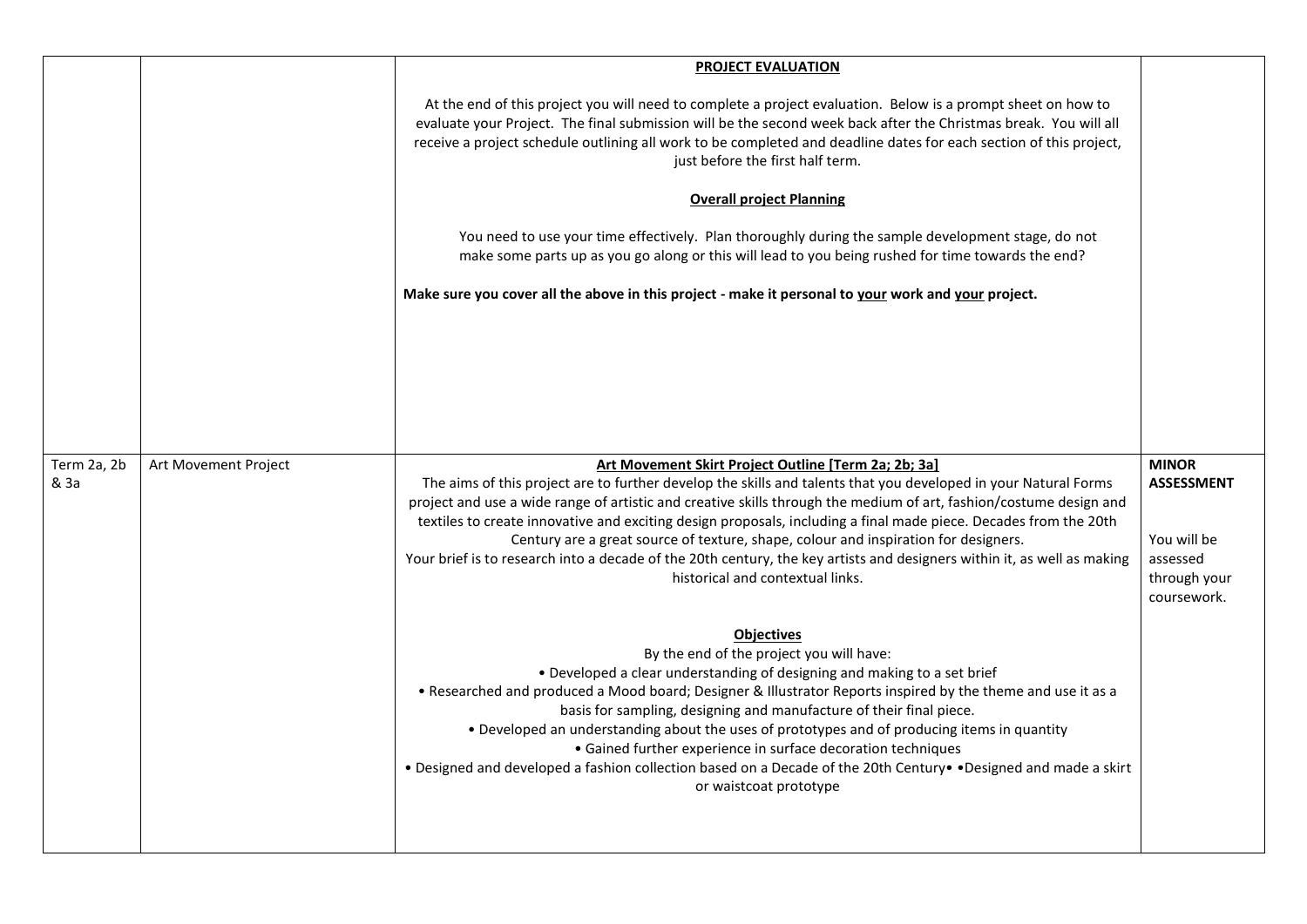| THE FACTS AND INFORMATION WE WANT YOU TO KNOW ACROSS BOTH PROJECTS:                                                        |  |
|----------------------------------------------------------------------------------------------------------------------------|--|
| Design Brief: This is a set of instructions / guideline given before you start a project, you must always refer to it      |  |
| throughout your project to stay focused                                                                                    |  |
| Themed Moodboard: This is a report on a designer who has created a collection inspired by a Decade of the 20 <sup>th</sup> |  |
| Century. The report should also give information about their life achievements and examples of their work.                 |  |
| Research: This is when a project Theme and Surface decoration techniques are investigated to help inform the               |  |
| designing and making stages of a project.                                                                                  |  |
| Initial Designs: These are a set of design created to test out different ideas using a theme.                              |  |
| Design Development: This is when you use your Initial Designs to develop / improve them further to create more             |  |
| design ideas.                                                                                                              |  |
| Final Designs: These are the final ideas you will use to make your product and they have been developed from your          |  |
| initial designs.                                                                                                           |  |
| Template: These are patterns created for cutting fabric shapes or product pattern pieces.                                  |  |
| Surface Decoration: It is decoration applied to material to create a design or pattern using various techniques such       |  |
| as Appliqué; Reverse Appliqué; Fabric Paint; Fabric Crayon; Plastic Bonding; Block Printing; Quilting; Free-hand           |  |
| machine embroidery; Heat Transfer; Tucks; Gathers; and Batik                                                               |  |
| Samples: These are test pieces created of different surface decoration techniques, to practise them prior to               |  |
| applying them to the final product being made.                                                                             |  |
| Appliqué: This is a technique used to add a piece of material [shape] to another to create a design or pattern.            |  |
| Reverse Appliqué: This is when the top appliqué piece is cut through to reveal the fabric underneath using                 |  |
| embroidery scissors.                                                                                                       |  |
| Fabric Paint: Use special paints for fabric to draw on designs. This needs to be heat sealed using newsprint and an        |  |
| iron.                                                                                                                      |  |
| Fabric Crayon: Use special crayons for fabric to draw on designs. This needs to be heat sealed using newsprint and         |  |
| an iron.                                                                                                                   |  |
| Plastic Bonding: This is where pieces of plastic bags are fused together in-between parchment paper and ironed to          |  |
| create a unique and interesting material.                                                                                  |  |
| Block Printing: This is a 3D [3 dimensional] patterned block that you add paint to and then press onto fabric to           |  |
| create a design.                                                                                                           |  |
| Batik: This is when you use hot wax in a special Tjanting tool to draw on your design onto plain white fabric. This is     |  |
| then put into a dye bucket to create the design. The wax is carefully removed once the fabric has been dried using         |  |
| newsprint under and over the fabric and an iron.                                                                           |  |
| Tjanting: A hand held tool that holds small amounts of molten wax to draw designs in wax on fabric.                        |  |
| Newsprint: A type of paper used in the heat-sealing process to help absorb excess paint or crayon and to protect           |  |
| the iron from any damage. It is also used to remove excess wax from Batiked material.                                      |  |
| Heat Seal: Make fabric paint & crayon permanent by heating it using an iron. [Remember to always place newsprint           |  |
| on top of your design before using the iron]                                                                               |  |
| Evaluate: This is when you look at the designs / work you created and explain what you have designed & why; what           |  |
| went well & why; what you could improve & why; and did it meet the design brief criteria.                                  |  |
| Method of Assembly: This is a step by step process of how a textile product is made [Pre; Sub; and Main]                   |  |
| Pre-assembly: This is everything done to the fabric before you add anything to it - Marking out seam allowances;           |  |
| making appliqué templates; cutting appliqué shapes using your templates.                                                   |  |
|                                                                                                                            |  |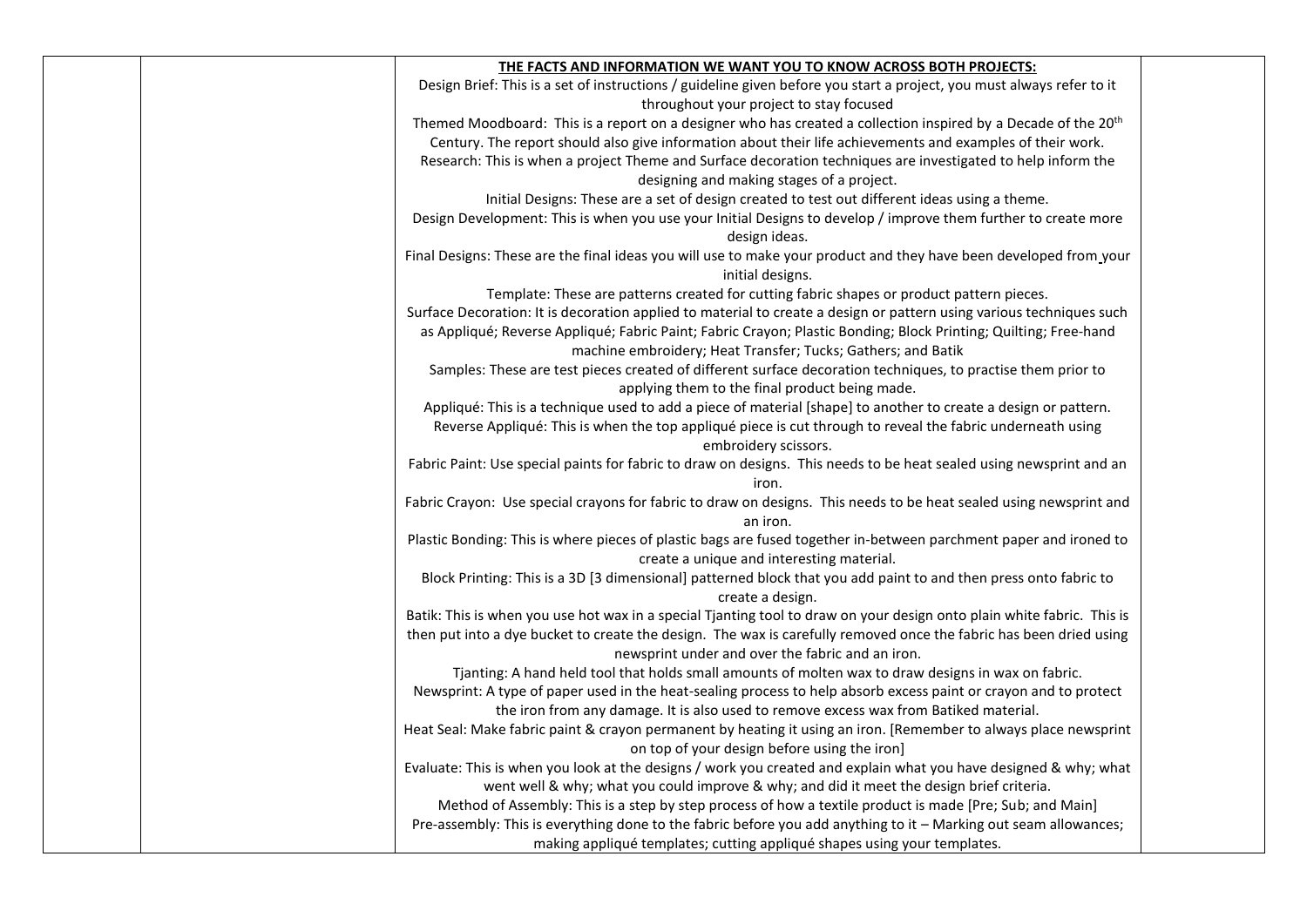| Sub-assembly: This is adding surface decoration to your fabric - Appliqué; Reverse Appliqué; Fabric Paint; Fabric<br>Crayon; Plastic Bonding; Block Printing; Batik; etc<br>Main-assembly: This is when you sew the front and back of your garment / accessory together. You only use<br>straight stitch during main-assembly. |  |
|--------------------------------------------------------------------------------------------------------------------------------------------------------------------------------------------------------------------------------------------------------------------------------------------------------------------------------|--|
| This project will cover the same areas as your Organic Forms project, however, you will be producing a more<br>complex garment and or Accessory                                                                                                                                                                                |  |

|                | Term 1A & 1B - Textiles Basics and Organic Forms Project [Sept - Dec'21] |  |  |
|----------------|--------------------------------------------------------------------------|--|--|
| Week           | Homework / Home Learning                                                 |  |  |
| $\mathbf{1}$   | Moodboard                                                                |  |  |
| $\overline{2}$ |                                                                          |  |  |
| 3              | 500 Word Introduction to Natural Forms                                   |  |  |
| 4              | Natural Forms Mindmap and Designers Research                             |  |  |
| 5              |                                                                          |  |  |
| 6              | Sample write ups                                                         |  |  |
| 7              |                                                                          |  |  |
| 8              | Complete initial design ideas.                                           |  |  |
| 9              | <b>Complete Final Design</b>                                             |  |  |
| 10             | <b>Illustrators Research</b>                                             |  |  |
| 11             |                                                                          |  |  |
| 12             | <b>Fashion Illustrations and Project Evaluation</b>                      |  |  |
| 13             |                                                                          |  |  |
| 14             | None set. Folders in for assessment.                                     |  |  |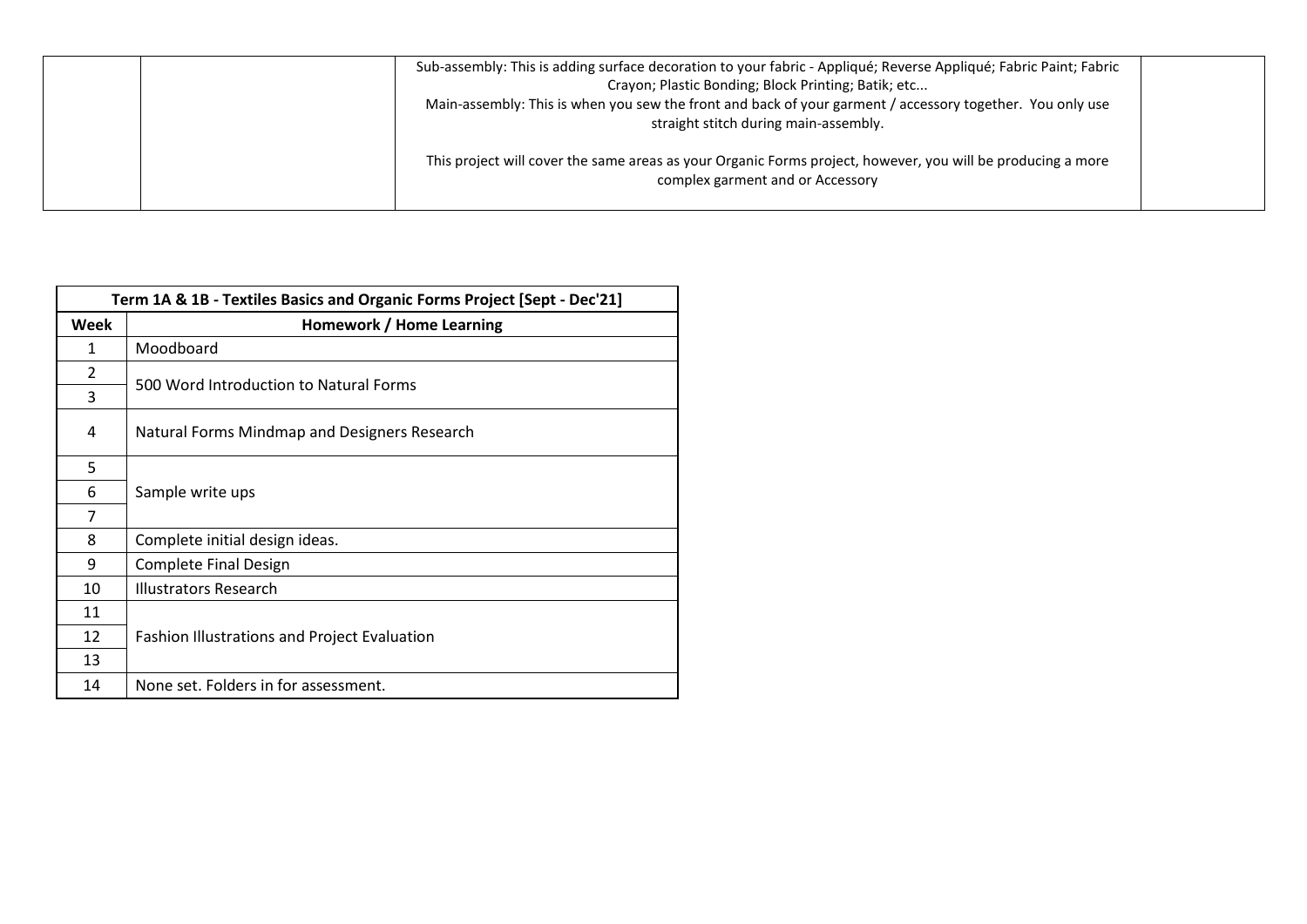|                | Term 2A - 3B: Decades of Design Project - Homework / Home Learning Tasks & Prompts [Jan'22 - July'22] |                |                                                                                                                                                                                                                                                                                                                                                                                                                                                                                                                                                                                                                                                                                                                                                                                                                                                                                                                                                                                                                                                                                                                                                                                                                                                                     |  |
|----------------|-------------------------------------------------------------------------------------------------------|----------------|---------------------------------------------------------------------------------------------------------------------------------------------------------------------------------------------------------------------------------------------------------------------------------------------------------------------------------------------------------------------------------------------------------------------------------------------------------------------------------------------------------------------------------------------------------------------------------------------------------------------------------------------------------------------------------------------------------------------------------------------------------------------------------------------------------------------------------------------------------------------------------------------------------------------------------------------------------------------------------------------------------------------------------------------------------------------------------------------------------------------------------------------------------------------------------------------------------------------------------------------------------------------|--|
| ΑO             | <b>Deadline</b>                                                                                       | Topic / Task   |                                                                                                                                                                                                                                                                                                                                                                                                                                                                                                                                                                                                                                                                                                                                                                                                                                                                                                                                                                                                                                                                                                                                                                                                                                                                     |  |
| 1              |                                                                                                       | 1              | <b>Front page with Design Brief</b>                                                                                                                                                                                                                                                                                                                                                                                                                                                                                                                                                                                                                                                                                                                                                                                                                                                                                                                                                                                                                                                                                                                                                                                                                                 |  |
|                | January'22                                                                                            |                | 'Decades of Design'<br>The aims of this project are to further develop the skills and talents that you developed in your Organic Forms project and use a wide range of artistic and creative skills through the medium of art,<br>fashion/costume design and textiles to create innovative and exciting design proposals, including a final made piece. Decades from the 20th Century are a great source of<br>texture, shape, colour and inspiration for designers.<br>Your brief is to research into a decade of the 20th century, the key artists and designers within it, as well as making historical and contextual links.                                                                                                                                                                                                                                                                                                                                                                                                                                                                                                                                                                                                                                    |  |
|                |                                                                                                       | 2 <sup>1</sup> | <b>Timeline for Decades of Design [1900 - 2000]</b>                                                                                                                                                                                                                                                                                                                                                                                                                                                                                                                                                                                                                                                                                                                                                                                                                                                                                                                                                                                                                                                                                                                                                                                                                 |  |
| 1              | January'22                                                                                            |                | Create a timeline [1900-1999]. Use the examples on the PowerPoint on VLE & Google Classroom for inspiration. Ensure you highlight prominent designs, historical events [what was happening in the<br>world at that period of time]. Use of text and images is important.                                                                                                                                                                                                                                                                                                                                                                                                                                                                                                                                                                                                                                                                                                                                                                                                                                                                                                                                                                                            |  |
|                |                                                                                                       | 3 <sup>1</sup> | <b>Moodboard for your allocated Decade</b>                                                                                                                                                                                                                                                                                                                                                                                                                                                                                                                                                                                                                                                                                                                                                                                                                                                                                                                                                                                                                                                                                                                                                                                                                          |  |
| 1              | February'22                                                                                           |                | Create a Moodboard of images relevant to your Decade in colour. These need to be creatively laid out and a good source of inspiration for your markmaking; samples; and design work.                                                                                                                                                                                                                                                                                                                                                                                                                                                                                                                                                                                                                                                                                                                                                                                                                                                                                                                                                                                                                                                                                |  |
|                |                                                                                                       | $\overline{4}$ | In-depth research on your allocated Decade                                                                                                                                                                                                                                                                                                                                                                                                                                                                                                                                                                                                                                                                                                                                                                                                                                                                                                                                                                                                                                                                                                                                                                                                                          |  |
| 1              | February'22                                                                                           |                | The most important thing to remember is that you are using your chosen decade as inspiration for your work.<br>It is not about copying or making a pastiche but about taking elements from the aspects of the decade which interest you and stylise your work and ideas accordingly                                                                                                                                                                                                                                                                                                                                                                                                                                                                                                                                                                                                                                                                                                                                                                                                                                                                                                                                                                                 |  |
|                | February'22                                                                                           | 5 <sup>1</sup> | <b>Designers Research x 2</b>                                                                                                                                                                                                                                                                                                                                                                                                                                                                                                                                                                                                                                                                                                                                                                                                                                                                                                                                                                                                                                                                                                                                                                                                                                       |  |
| 1              |                                                                                                       |                | Fashion designer/artist research - In depth and relevant research into designers/artists whose work relates to your own and chosen Decade. Evaluate and analyse this work in relation to your own, pick<br>out quality and well considered images to support your findings. Be investigative and critical. Use the following questions as starting points to help you analyse your research in depth and relate it<br>appropriately to your own project. Make sure you use the correct 'Art & Design terminology' when writing and justify statements / explain your points thoroughly.<br>- Why have you chosen to study this artist / designer? What is it about their work that inspires you?<br>- What materials or techniques do they use that are familiar to you? What is less familiar?<br>- What do they use as inspiration? What is the foundation of their ideas?<br>- What is their design ethos / or what are their design intentions?<br>- Investigate and explain the social historical and technological context they are working within. How might this have influenced their work?<br>- How would you develop their work if you had the opportunity?<br>- How could their work influence yours? Consider style, purpose, materials and techniques |  |
|                |                                                                                                       | 6 <sup>1</sup> | <b>Markmaking</b>                                                                                                                                                                                                                                                                                                                                                                                                                                                                                                                                                                                                                                                                                                                                                                                                                                                                                                                                                                                                                                                                                                                                                                                                                                                   |  |
| $\overline{2}$ | February'22                                                                                           |                | Own art work and supporting images - Work in a range of styles and mediums that are relevant to your chosen movement and select appropriate and interesting objects to draw and observe - Be<br>creative and innovative. Use photography to support your work, as well as acknowledging and sourcing found images to support it. Visit exhibitions and museums to supplement your own work.<br>Markmaking techniques: Double handed drawing, Left handed drawing, Continuous line drawing, twin pencil drawing, Blind drawing, Fist drawing (wrong hand), Traditional observational drawing, etc                                                                                                                                                                                                                                                                                                                                                                                                                                                                                                                                                                                                                                                                    |  |
|                |                                                                                                       | $7^{\circ}$    | <b>Initial Calico Samples x 8</b>                                                                                                                                                                                                                                                                                                                                                                                                                                                                                                                                                                                                                                                                                                                                                                                                                                                                                                                                                                                                                                                                                                                                                                                                                                   |  |
| $\overline{2}$ | March'22                                                                                              |                | This is where you experiment using different mediums & techniques and create 8 Initial Calico Samples are created from your markmaking. Sample techniques could include: Straight stitch; zig-zag stitch;<br>straight & zig-zag stitch using embroider thread; heat transfer; free hand machine embroidery with normal & embroidery thread; plastic bonding; applique using bondaweb; reverse applique; block print;<br>etc]                                                                                                                                                                                                                                                                                                                                                                                                                                                                                                                                                                                                                                                                                                                                                                                                                                        |  |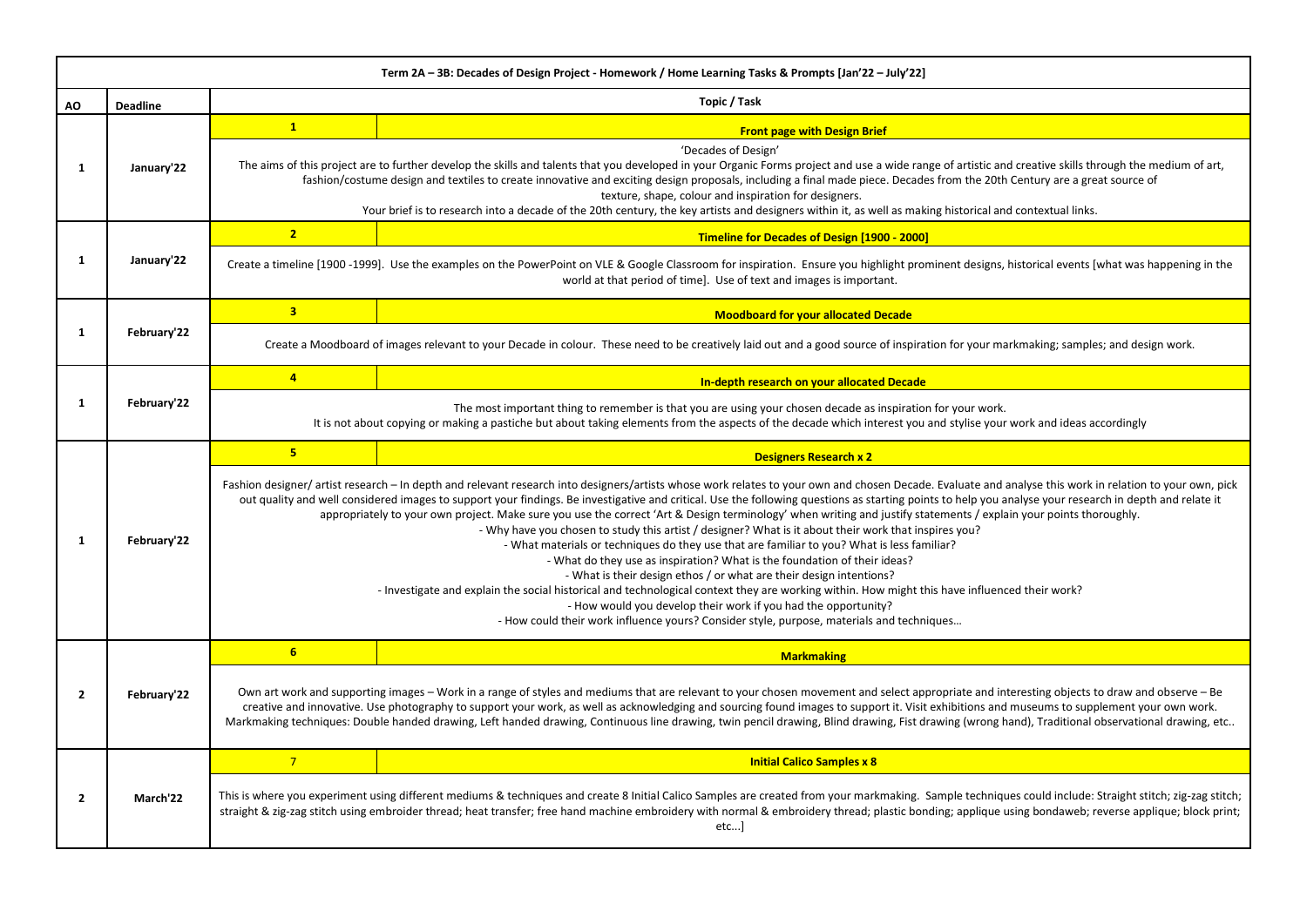|                         |          | $\overline{\mathbf{8}}$ | <b>Colour Markmaking</b>                                                                                                                                                                                                                                                                                                                                                                                                                                                                                                                                                                                                                                                                                                                                                                                                                                                                                |
|-------------------------|----------|-------------------------|---------------------------------------------------------------------------------------------------------------------------------------------------------------------------------------------------------------------------------------------------------------------------------------------------------------------------------------------------------------------------------------------------------------------------------------------------------------------------------------------------------------------------------------------------------------------------------------------------------------------------------------------------------------------------------------------------------------------------------------------------------------------------------------------------------------------------------------------------------------------------------------------------------|
| $\overline{2}$          | March'22 |                         | Colour Techniques, minimum of 3 pages to be completed in SB.<br><b>Pastel Pencil</b><br>· Double handed [1 minute]<br>• Left Fist - Blind drawing [1 minute]<br><b>Water Pencils</b><br>• Left handed – 2 pencils [1 minute] dipping water pencils into water<br>. Double handed [1 minute]<br>Wash section of Page [with inks]<br>. Draw into with left hand [1 minute]<br>Oil Pastels<br>• Continuous line: - left handed and then wash with inks [1 minute]<br>• Dot drawing then wash<br>. Mixture of Pastel Drawing [don't wash over with inks]<br>1. Use inks and Palette Knife / Sponges to draw [2 minutes]: Work into with Water Colour / Pastels etc<br>2. Draw with Water Colour Pencils and draw over with Water Colours<br>3. Free Choices                                                                                                                                                 |
|                         |          | 9                       | <b>1st Developed Samples x 6</b>                                                                                                                                                                                                                                                                                                                                                                                                                                                                                                                                                                                                                                                                                                                                                                                                                                                                        |
| $\overline{2}$          | April'22 |                         | Use coloured fabric relevant to the colours typical of your selected decade to create a minimum of 6 developed samples. You need to use your second set of markmaking / Moodboard images to help<br>inform your samples. This is where you would combine techniques used in your initial samples.                                                                                                                                                                                                                                                                                                                                                                                                                                                                                                                                                                                                       |
|                         |          | 10                      | <b>Illustrators Research x 2</b>                                                                                                                                                                                                                                                                                                                                                                                                                                                                                                                                                                                                                                                                                                                                                                                                                                                                        |
|                         |          |                         |                                                                                                                                                                                                                                                                                                                                                                                                                                                                                                                                                                                                                                                                                                                                                                                                                                                                                                         |
| $\overline{\mathbf{3}}$ | April'22 |                         | You should also be completing some research into an illustrator whose design style inspires you and could influence your own work. Think: What was your brief? Explain what you are aiming to design,<br>the designers and in your case upcycled processes that will inspire your designs? Select 3 fashion illustrators whose work inspires you and challenges your creativity:<br>Select good quality images of their work and clearly outline the techniques/ media etc they use to create their work and explain the processes they use to build up their illustrations. Include basic<br>professional biographical details.<br>Evaluate and analyse their work: defining why you've selected it, what inspires you about it and how it can influence your own illustrative style.<br>You will also need to include an illustration for each board that uses/shows direct influence of their style. |
|                         |          | 11                      | <b>Fashion Illustrations</b>                                                                                                                                                                                                                                                                                                                                                                                                                                                                                                                                                                                                                                                                                                                                                                                                                                                                            |
| 3                       | May'22   |                         | How did you develop both your design ideas and use your artistic illustrators influence? Explain key features of your designs and also inspiration for illustration.<br>Explain the processes you used to complete your Illustration.<br>Finally summarise how you think you've successfully interpreted your chosen Art Movement [Mount up and present the illustrations you've completed in class /home.<br>These should be clearly and neatly laid out, demonstrating care and attention to whole page composition and placement. Pages should be grouped into pencil & colour work and each should contain a<br>written evaluation/analysis which reflects/ analyses the techniques/mediums used; WWW? EBI? Areas of success and development, as well as links between your own style and that of the illustrators'<br>you've researched.]                                                          |
|                         |          | 12                      | <b>2nd Developed Samples</b>                                                                                                                                                                                                                                                                                                                                                                                                                                                                                                                                                                                                                                                                                                                                                                                                                                                                            |